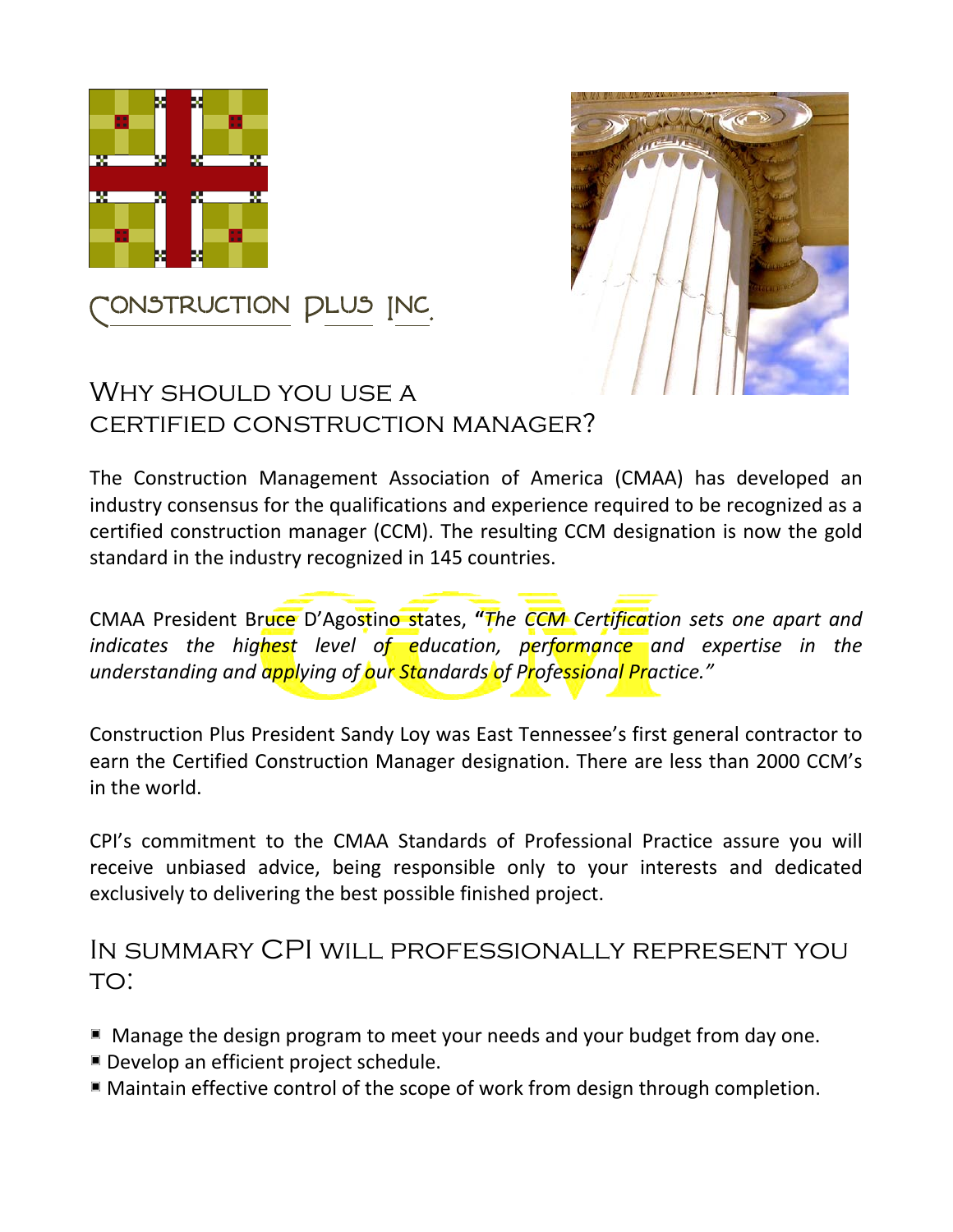

■ Manage the tasks during each phase to make best use of other firms' talents and resources.

■ Manage the team to avoid delays, changes, disputes and cost overruns.

I Identify the procurement methodology most cost effective for you.

Serve as your eyes and ears to assure the project is built

to specifications.

Develop sound bid management strategies to protect and stretch your budget.

Below is a detailed list of some of the tasks we perform during each facet of the design-build process i.e. pre-design, design, bidding, construction, post construction.

In the Pre-Design Phase:

- Develop the general project program and requirements.
- Perform site analyses, evaluation and recommendations.
- Develop a Master project schedule.
- Coordinate project with all federal, state and local regulatory agencies.
- Develop the preliminary budget and comprehensive design schedule.
- Establish management information and reporting system.
- $\blacksquare$  Provide guidance in working with your financial sources to develop innovative funding methods.
- Complete financial analysis, projections, cost estimates, and other documentation.

#### In the Design Phase:

Assure the design is aesthetically successful within project budgeting goals.



Insure the design documents communicate the scope of work in an efficient manner to maximize value by honoring current subcontractor and vendor market practices, conditions and nomenclature.

**Perform life-cycle cost analyses and other reviews** for the greatest return on your construction

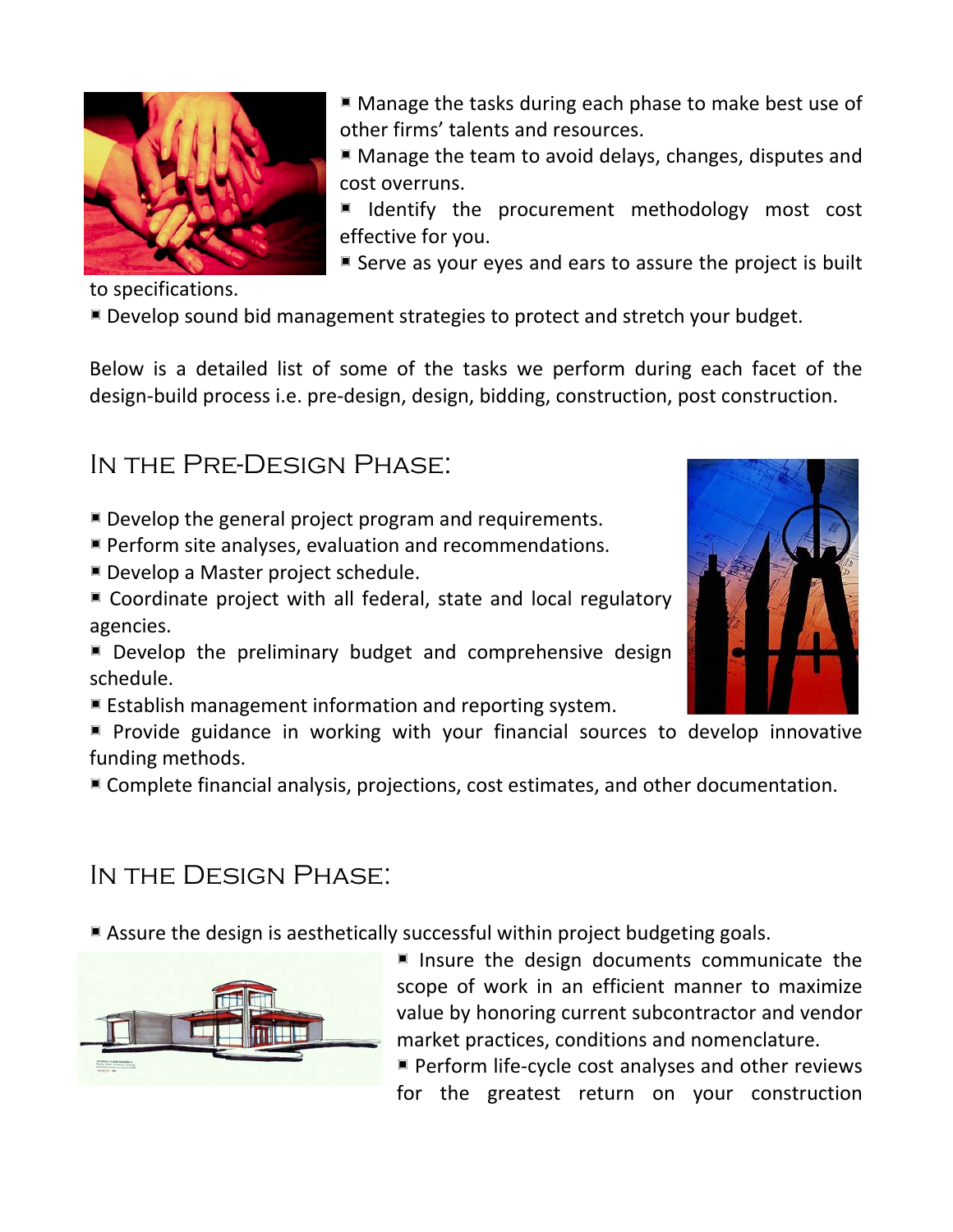investment.

I Implement current technology requirements into the design for your immediate needs while maintaining the flexibility to support future technology as well.





Develop a detailed design schedule and supervise its implementation.

Review design for construct-ability to assure minimal changes and fewer problems in the field.

Develop detailed component cost estimates at every design phase to maximize value in all design decisions.

#### During the bid process:



- Advertise and solicit qualified bidders specific to the project needs.
- Conduct pre-bid conference to clarify bidders understanding to assure accurate bids.
- Assure that all bid documents and specs are clear and all questions are answered.
- Schedule, open and coordinate formal bids.
- $\blacksquare$  Develop a bid evaluation matrix assuring the most

cost effective combination of contractors and vendors is realized.  $\blacksquare$  Recommend bidders for contract award and negotiate the contracts for execution.



### While construction is underway; CPI will be your eyes, ears and most importantly, your advocate.

Assure all contractors, vendors and other participants understand their team role to meet the project's design and schedule requirements.

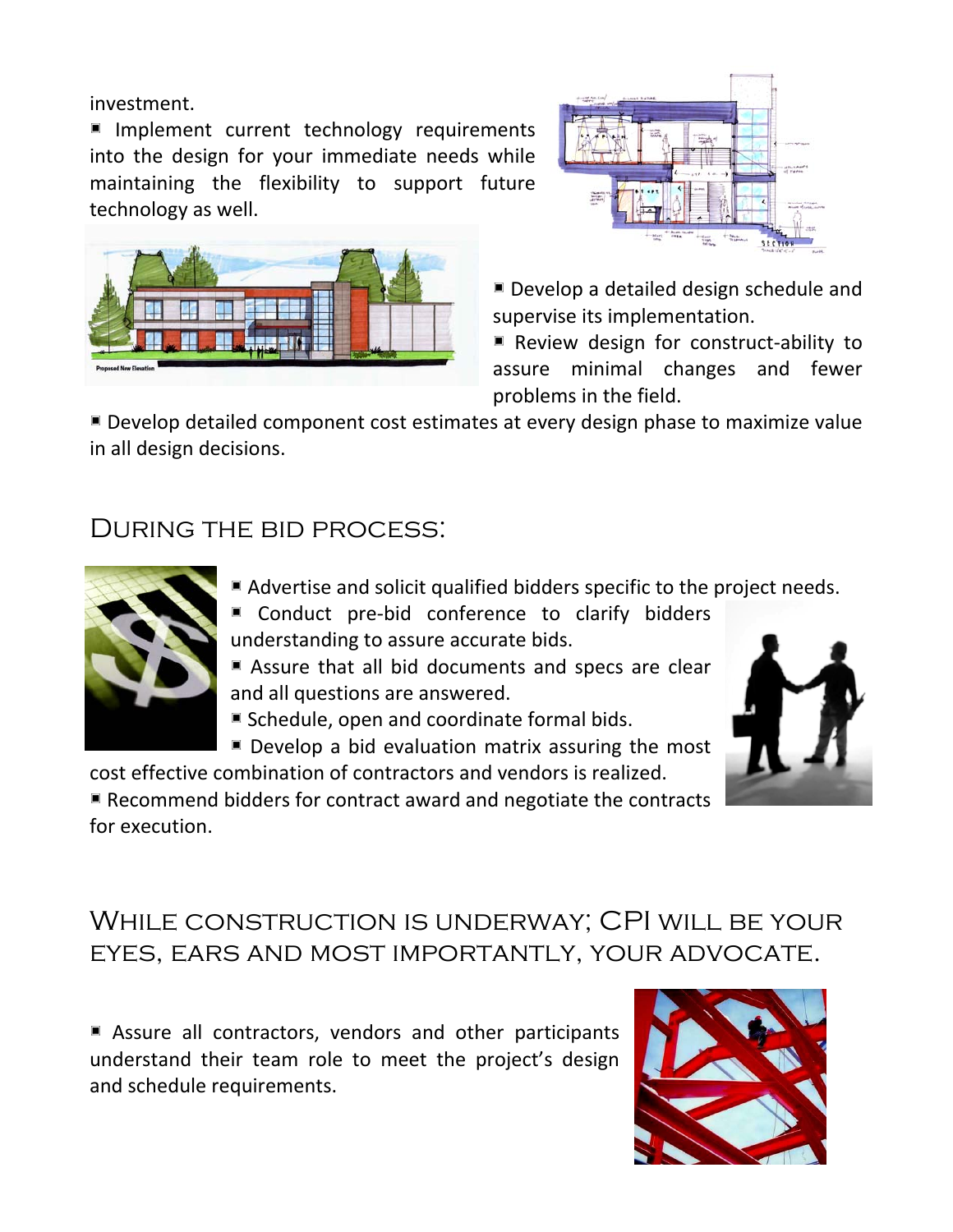Deliver timely and clear reports concerning construction progress, milestones, and other elements.

■ Manage the change order process for maximum effectiveness while minimizing delays and costs.

**Monitor the construction process to anticipate difficulties, resolve issues early, and** maintain the work flow.

**Provide full time OSHA trained on site supervision.** 

■ Maintain daily documentation of the project activity and perform weekly progress meetings, documenting and distributing the content.

■ Administer progress payments to assure that work milestones are met and that expenses are paid in a timely manner.



■ Maintain a safe workplace, not only for project workers but also in the case of renovations, assure the safety of everyone using the facility during construction.

Coordinate the final stages of construction, including punch lists and similar tasks to be completed - often in a very compressed time period - before your new facility opens.

Help you plan for installation of systems, furniture, and other resources for efficient and seamless installations.

# After you occupy your facility… CPI will continue to watch out for your interest.



 Authorize final payments to vendors and contractors after securing the final warranty

documents and lien and surety releases etc.

■ Make sure close out and as-built record documents are

complete, in compliance and accurate.

 Schedule the transition of the operational takeover of the facility with your personnel.